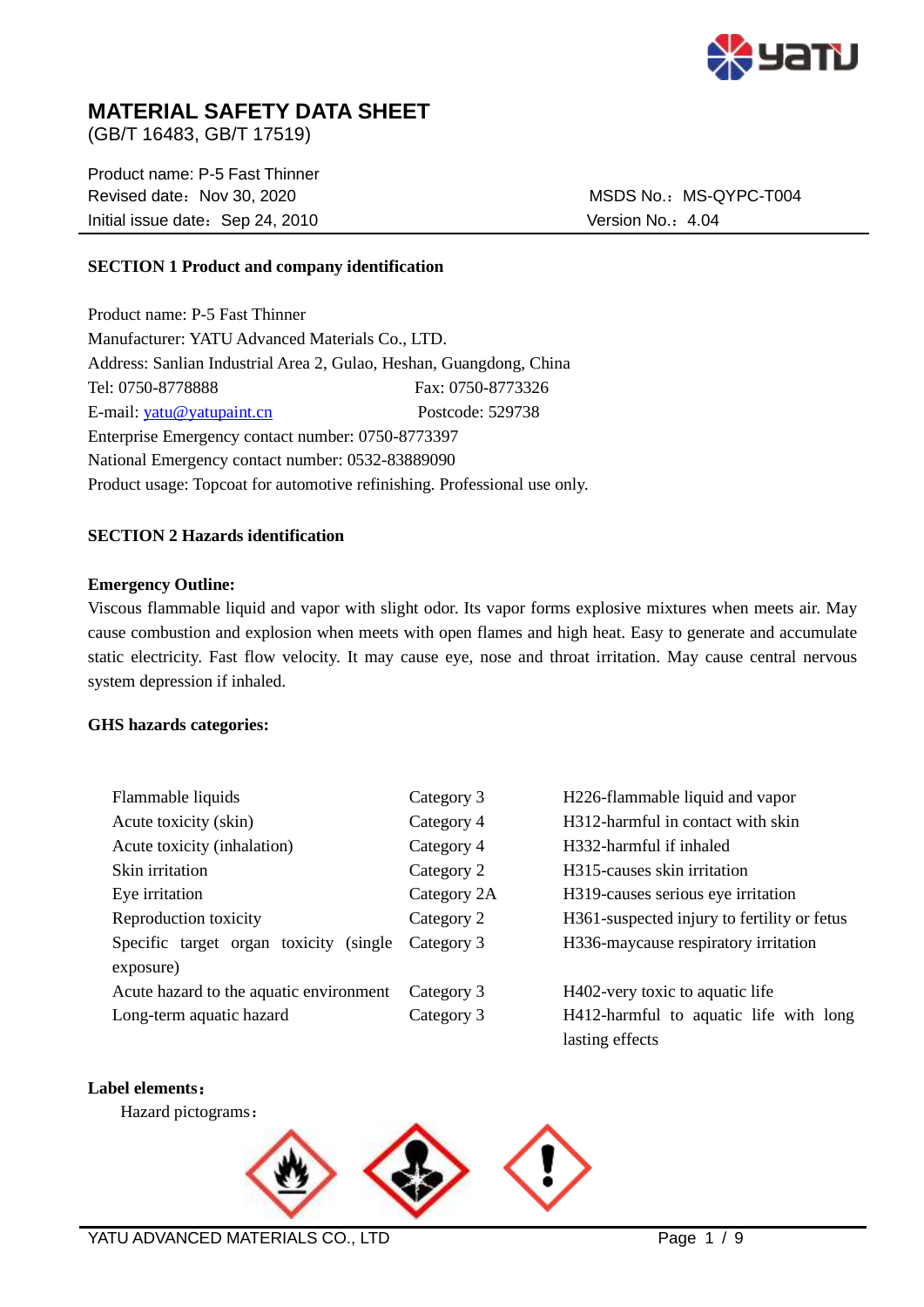**Signal word**: Warning

## **Precautionary statements:**

## **Prevention:**

| P <sub>2</sub> 33 | Keep container tightly closed.                                                                                |
|-------------------|---------------------------------------------------------------------------------------------------------------|
| P <sub>235</sub>  | Keep cool.                                                                                                    |
| P <sub>240</sub>  | Ground and bond container and receiving equipment.                                                            |
| P271              | Use only outdoors or in a well-ventilated area.                                                               |
| P <sub>210</sub>  | Keep away from heat, hot surfaces, sparks, open flames and other ignition sources. Use<br>non-sparking tools. |
| P <sub>243</sub>  | Take action to prevent static discharges.                                                                     |
| P <sub>241</sub>  | Use explosive-proof [electrical/ventilating/lighting] equipment.                                              |
| P <sub>280</sub>  | Wear protective glove/protective clothing/eye protection/face protection                                      |
| P <sub>261</sub>  | Avoid breathing dust/fume/gas/mist/vapor/spray.                                                               |
| P <sub>273</sub>  | Avoid release to the environment.                                                                             |

### **Response to accidents:**

| P312                 | Call a POISON CENTER/doctor/if you feel unwell.                                        |  |  |
|----------------------|----------------------------------------------------------------------------------------|--|--|
| P304+P340            | IF INHALED: Remove person to fresh air and keep comfortable for breathing.             |  |  |
| P305+P351+P338       | IF IN EYES: Rinse cautiously with water for several minutes. Remove contact lenses, if |  |  |
|                      | present and easy to do. Continue rinsing.                                              |  |  |
| $P337 + P313$        | If eye irritation persists: Get medical advice/attention.                              |  |  |
| $P303 + P361 + P353$ | IF ON SKIN (or hair): Take off immediately all contaminated clothing. Rinse skin with  |  |  |
|                      | soap water. If irritation gets worse (redness, rash, blister), get medical attention   |  |  |
|                      | immediately.                                                                           |  |  |
| P332+P313            | If skin irritation occurs: Get medical advice/attention.                               |  |  |
| $P370 + P378$        | In case of fire: Use dry powder, foam or carbon dioxide to extinguish.                 |  |  |
| P391                 | Collect spillage.                                                                      |  |  |
|                      |                                                                                        |  |  |

## **Safe storage:**

| $P403 + P235$    | Store in a well-ventilated place. |
|------------------|-----------------------------------|
| P <sub>405</sub> | Store locked up.                  |

## **Disposal:**

P501 Dispose of contents/container

## **Physical and chemical hazards:**

Flammable liquid and vapor.

## **Health hazards:**

It is hazardous if inhaled or on skin. It causes skin irritation and severe eye irritation, and it may cause respiration tract irritation.

## **Environmental hazards:**

It is hazardous to aquatic life with long lasting effects.

## **SECTION 3 Composition/information on ingredients**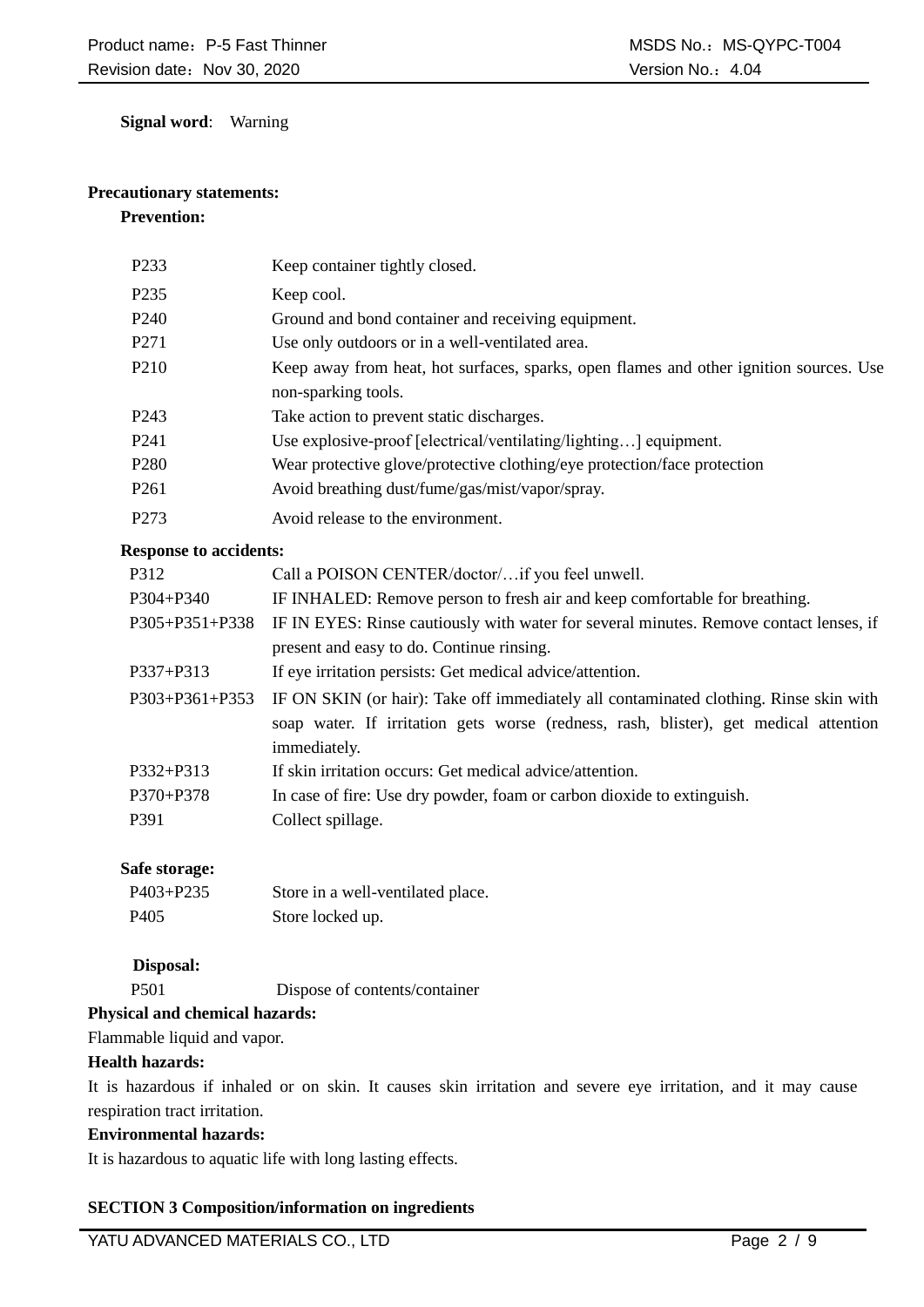### **Substance /mixture: mixture**

product ingredient:

| <b>Chemical Name</b> | $\frac{0}{0}$ | <b>CAS</b> Number |
|----------------------|---------------|-------------------|
| <b>PMA</b>           | $30-40$       | $108-65-6$        |
| Xylene               | $10-20$       | 1330-20-7         |
| Butyl acetate        | $10-20$       | 123-86-4          |
| Toluene              | $10-20$       | 108-88-3          |
| n-Butyl alcohol      | $10-20$       | $71-36-3$         |

### **SECTION 4 First aid measures**

### **Description of first aid measures:**

**Inhalation:** Remove to fresh air. Keep person warm and at rest in a position comfortable for breathing.

- **Skin contact:** Take off immediately all contaminated clothing. Rinse skin thoroughly with soap water. If irritation gets worse (redness, rash, blister), get medical attention immediately.
- **Eye contact:** Remove contact lenses, irrigate copiously with clean, fresh water, holding the eyelids apart. Seek immediate medical advice.

**Protection of first aiders:** The rescuer should wear an appropriate mask or self-contained breathing apparatus before enter accident scene.

**Notes to physician:** The harmful ingredients are displayed in section 3 and 11.

## **SECTION 5 Firefighting measures**

### **Extinguishing media:**

Use dry chemical, sand, foam or  $CO<sub>2</sub>$  extinguishers. Do not use water jet directly.

### **Special hazards:**

Flammable liquid and vapor. Its vapor forms explosive mixtures when meets air. May cause combustion and explosion when meets with open flames and high heat. Fast flow velocity. Easy to generate and accumulate static electricity.

## **Special firefighting procedure and advice for protection:**

Remove and process liquids from fire area in case of environment pollution. Fire-fighters should wear full protective clothing and self-contained breathing apparatus (SCBA) and stand on upwind area for firefighting.

## **SECTION 6 Accidental release measures**

### **Personal precautions, protective equipment and emergency procedures:**

Be stored in well-ventilated place and keep away from ignition sources.

Ensure all devices are grounded while they are working.

Emergency responders should wear full protective clothing and self-contained breathing

apparatus during clean-up.

Follow the safety regulations.

## **Environmental precaution**: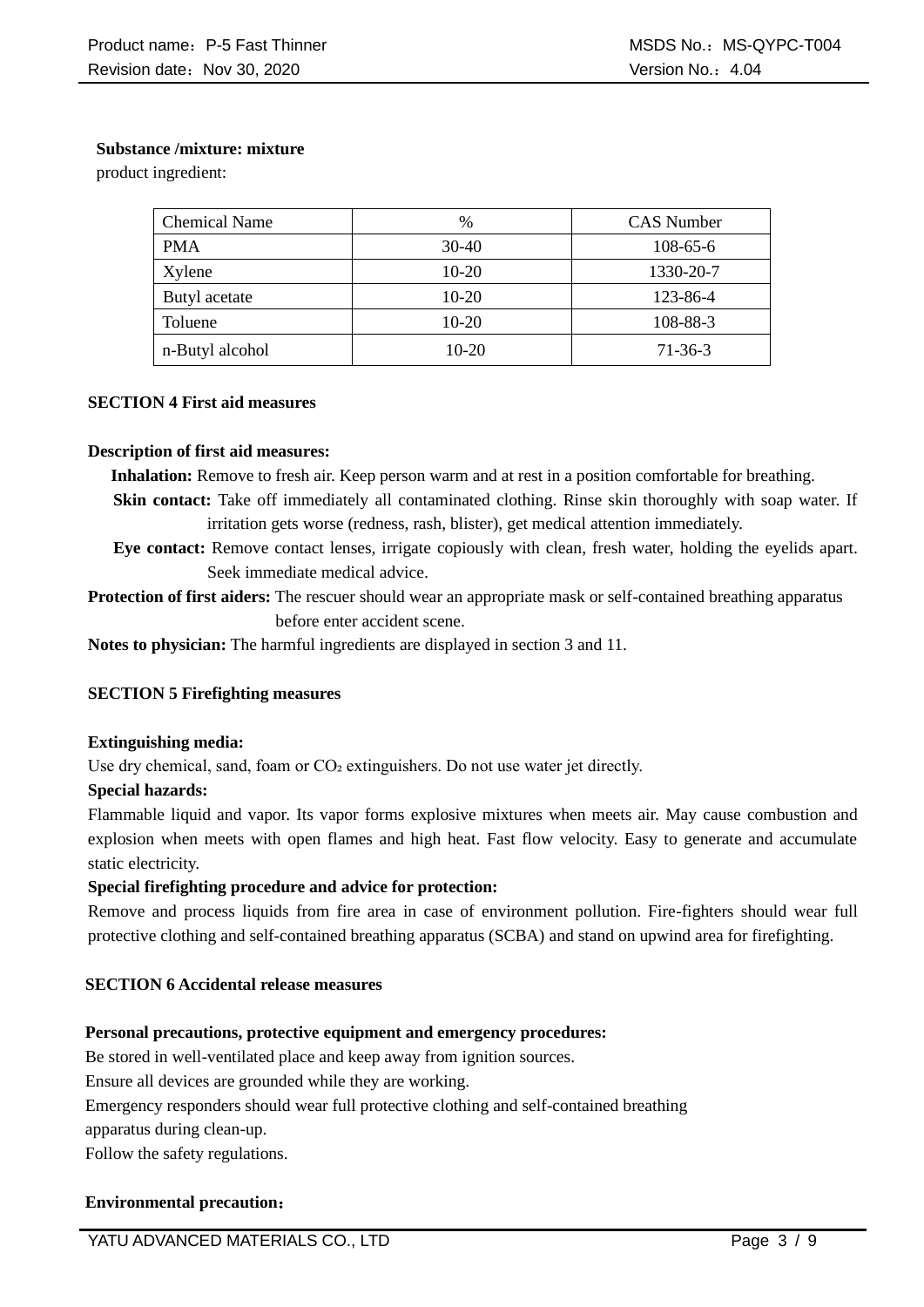Avoid discharge into drains and water pipes. Inform the relevant authorities if there are pollutions entering into the rivers, lakes or waterways.

### **Methods and material for containment and cleaning up:**

Small spills: Absorb with activated carbon or other inert material or wash out with lotion made by incombustible dispersant. After diluting, place it in an appropriate waste disposal container.

Large spills: Dike the spilled material and confine the sewers, where this is possible. Cover with foam to prevent evaporation. Collect and transfer spillage with explosive-proof pump, and place in tank trucks or containers for later recycle or disposal.

### **SECTION 7 Handling and storage**

### **Precautions for safe handling:**

Obtain special instructions before use. Do not handle until all safety precautions have been read and understood. The operator should wear antistatic clothing and shoes and put on rubber oil-resistant gloves.

Workplace should be partial or comprehensive ventilated.

Use explosion-proof ventilation and equipment.

Filling speed should be controlled.

Grounding device is needed to prevent static accumulation.

Loading and unloading should be careful in order to prevent the damage of package and container.

Avoid contact with eyes, skin. Do not breathe mist or vapor.

Eating, drinking and smoking are prohibited in areas where this material is handled, stored and processed.

### **Conditions for safe storage, including any compatibility:**

Store in a cool and well-ventilated warehouse.

Keep away from heat, direct sunlight or any source of ignition. Storage temperature: 0-35℃. Stored in a tightly closed container. Separate from oxidizing materials.

Use explosive lightning and ventilation devices with the switch outside the warehouse. Equipped with corresponding firefighting equipment with certain quality and quantity.

Barrel stacking should not be too large because it must keep a certain distance with wall, ceiling, column and fire inspection walkway.

Use only non-sparking tools and devices.

The storage area should be provided with a leak emergency operation device and appropriate containers.

### **SECTION 8 Exposure controls/personal protection**

#### Ingredient Name Maximum Allowable Concentration Standard PMA STEL: 150ppm; TWA: 100ppm | ACGIH TLV (USA)  $X$ ylene  $PC-STEL:100$ mg/m<sup>3</sup>; PC-TWA: 50mg/m<sup>3</sup> STEL: 150ppm; TWA: 100ppm GBZ 2.1 OEL (China) ACGIH TLV (USA) Butyl acetate  $\vert$  PC-STEL:  $300 \text{mg/m}^3$ ; PC-TWA:  $200 \text{mg/m}^3$ STEL: 200ppm; TWA: 150ppm GBZ 2.1 OEL (China) ACGIH TLV (USA)

## **Occupational exposure limits:**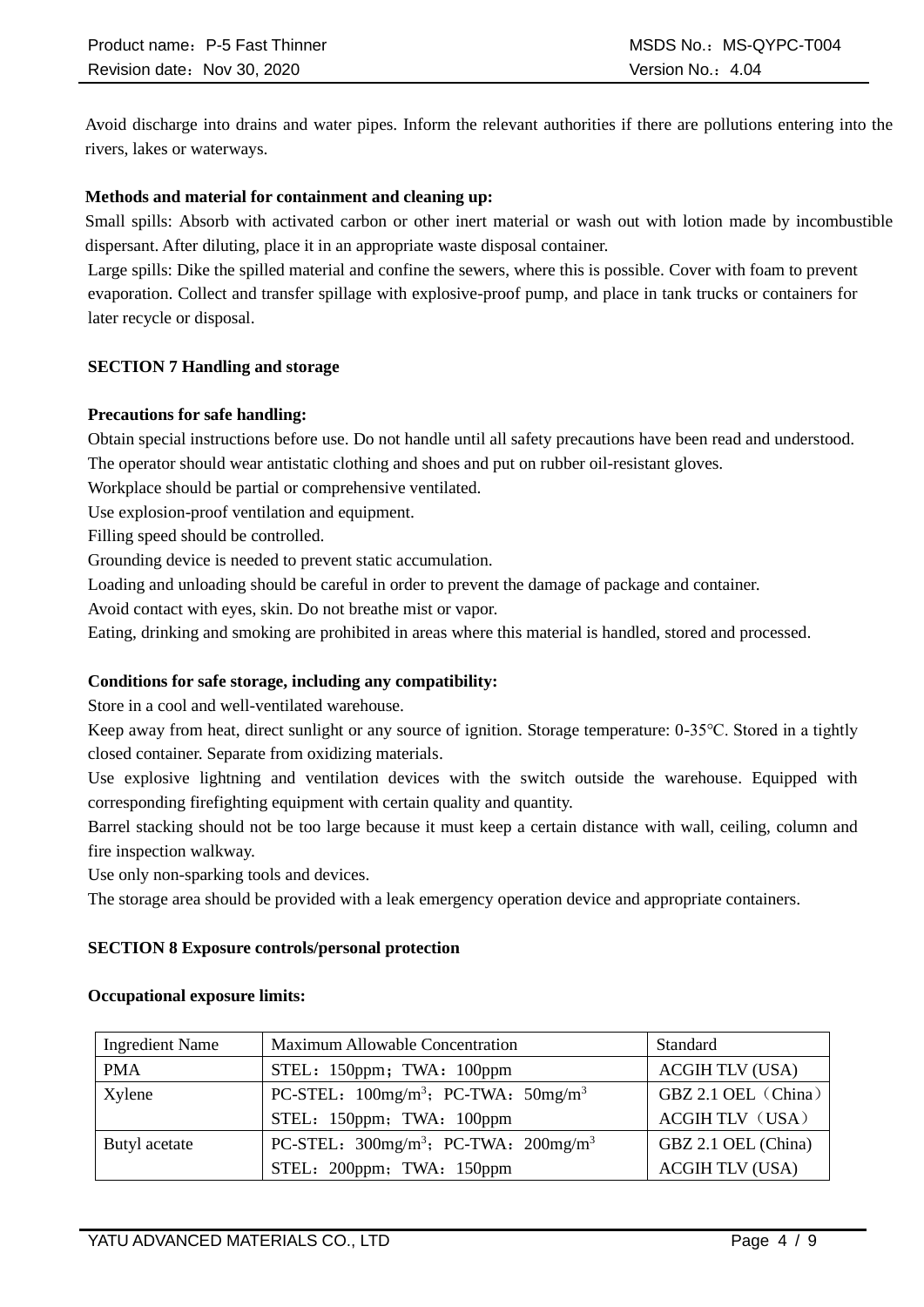| Toluene         | $PC-STEL: 100mg/m3$ ; PC-TWA: $50mg/m3$<br>TWA: 20ppm | GBZ 2.1 OEL (China)<br><b>ACGIH TLV (USA)</b> |
|-----------------|-------------------------------------------------------|-----------------------------------------------|
| n-Butyl alcohol | PC-TWA: $200$ mg/m <sup>3</sup>                       | GBZ 2.1 OEL (China)                           |
|                 | STEL: 50ppm; TWA: 100ppm                              | <b>ACGIH TLV (USA)</b>                        |

## **Methods of monitoring:**

Method for determination of toxic substances in the air of workplace: Solvent Analysis-gas chromatography in GBZ/T 160.42, thermal desorption-gas chromatography, non-pump sampling -gas chromatography.

## **Engineering controls:**

As a flammable liquid, separated workplace is needed. The operation should be done in a closed place, in order to prevent vapor leaking in the air. Promote ventilation and maintain the airborne concentrations below the occupation exposure limits. Set up automatic alarm and accidental ventilation equipment. Emergency exits and risk-elimination areas are necessary. Set up communication alarm system. Red zone warning line, warning signs and Chinese warning instructions are needed.

## **Personal protective equipment:**

**Respiration protection:** If engineering controls do not maintain airborne concentrations below recommended exposure limits (where applicable), a self-absorption filter mask (half mask) must be worn. When emergency rescue or evacuation occurs, workers should wear air respirator or oxygen breathing apparatus.

**Eye protection:** Wear safety goggles with side shields.

**Skin/body protection:** Wear appropriate chemical resistant clothing.

**Hand protection:** Wear rubber oil-resistant gloves.

## **SECTION 9 Physical and chemical properties**

**Appearance and character**: Transparent mucus. Boiling point ( $°C$ ): >35 Flash point  $(°C)$ : 26 (closed cup) Upper/lower flammability or explosive limits: Flammability limit – lower (%): no data Flammability limit – upper (%): no data Viscosity (-4 cup, second/30  $°C$ ): 5-15 VOC (g/L): 815-865 Relative density (assume water as 1): 0.87 Solubility: Hardly soluble in water

## **SECTION 10 Stability and reactivity**

**Stability:** The product is stable.

**Possibility of hazardous reactions:** No dangerous reaction known under conditions of normal use.

**Conditions to avoid:** Avoid static electricity, high heat, open flames.

**Incompatible materials:** Strong acids, strong oxidizing agents, and strong alkali.

**Hazardous decomposition products:** No hazardous decomposition products are known under the condition of normal use.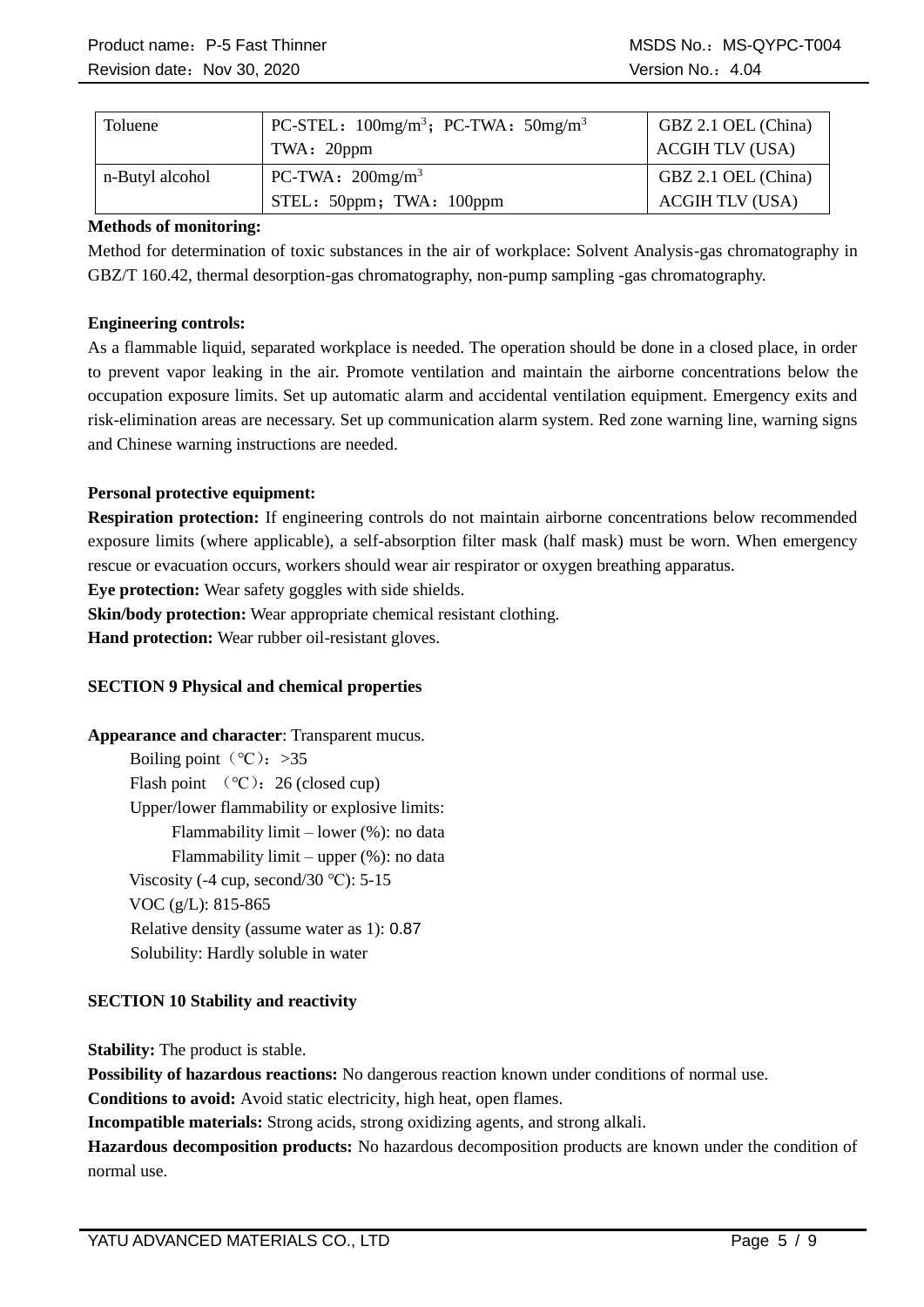## **SECTION 11 Toxicological information**

#### **Acute toxicity:**

| <b>Ingredient Name</b> | Result                | Species | Dose            | Exposure |
|------------------------|-----------------------|---------|-----------------|----------|
|                        | LD50 Dermal           | Rabbit  | $> 5000$ mg/kg  |          |
| <b>PMA</b>             | LD50 Oral             | Rat     | 8532mg/kg       |          |
| Xylene                 | LD50 Oral             | Rat     | $4300$ mg/kg    |          |
|                        | LC50 Vapor Inhalation | Rat     | 390ppm          | 4 hours  |
| Butyl acetate          | LD50 Dermal           | Rabbit  | $>17600$ mg/kg  |          |
|                        | LD50 Oral             | Rat     | $10768$ mg/kg   |          |
| Toluene                | LD50 Oral             | Rat     | $636$ mg/ $kg$  |          |
|                        | LC50 Vapor Inhalation | Rat     | 24240mg/kg      |          |
| n-Butyl alcohol        | LD50 Oral             | Rat     | $4346$ mg/kg    |          |
|                        | LD50 Dermal           | Rabbit  | $3400$ mg/ $kg$ |          |

#### **Irritation/corrosion:**

| <b>Ingredient Name</b> | Exposure<br>Pathway | Result            | <b>Species</b> | Dose/Time         | Observation              |
|------------------------|---------------------|-------------------|----------------|-------------------|--------------------------|
|                        | Eye                 | Mild irritant     | Rabbit         | 87mg              |                          |
|                        | Eye                 | Severe irritant   | Rabbit         | 5mg/24h           |                          |
| Xylene                 | Skin                | Mild irritant     | Rat            | $60\mu L/8h$      |                          |
|                        | Skin                | Moderate irritant | Rabbit         | 500mg/24h         | $\overline{\phantom{a}}$ |
|                        | Skin                | Moderate irritant | Rabbit         | 100%              | $\overline{\phantom{a}}$ |
|                        | Eye                 | Moderate irritant | Rabbit         | 100mg             |                          |
| Butyl acetate          | Skin                | Moderate irritant | Rabbit         | 500mg/24h         | $\overline{\phantom{a}}$ |
| Toluene                | Eye                 | Mild irritant     | Rabbit         | $870 \mu g$       |                          |
|                        | Eye                 | Mild irritant     | Rabbit         | 100mg/30s         | ٠                        |
|                        | Eye                 | Severe irritant   | Rabbit         | 2mg/24h           | ٠                        |
|                        | Skin                | Mild irritant     | Rabbit         | 435mg             |                          |
|                        | Skin                | Moderate irritant | Rabbit         | 500 <sub>mg</sub> |                          |
|                        | Skin                | Moderate irritant | Rabbit         | 20mg/24h          | $\overline{\phantom{a}}$ |
| n-Butyl alcohol        | Eye                 | Severe irritant   | Rabbit         | 2mg               |                          |
|                        | Skin                | Moderate irritant | Rabbit         | $405$ mg/24h      |                          |

#### **Reproductive toxicity:**

**Butyl acetate:** Rat inhaled a minimum toxic concentration (TCL<sub>0</sub>) of 1500ppm/7h (7-16 days of gestation), which cause toxic effect and abnormal skeletal development.

**Xylene:** Rat inhaled a minimum toxic concentration (TDL<sub>0</sub>) of 200ppm/6h (4-20 days of gestation), which resulting in abnormal skeletal development and neonatal behavior.

Toluene: Rat inhaled a minimum toxic concentration (TCL<sub>0</sub>) of 1200ppm/6h (9-12 days of gestation), which resulting in neonatal delayed effect.

**n-Butyl alcohol:** Rat inhaled a minimum toxic concentration (TDL<sub>0</sub>) of 8000ppm/7h (1-19 days of gestation), which resulting in dysplasia of the musculoskeletal system.

**Specific target organ toxicity – single exposure:**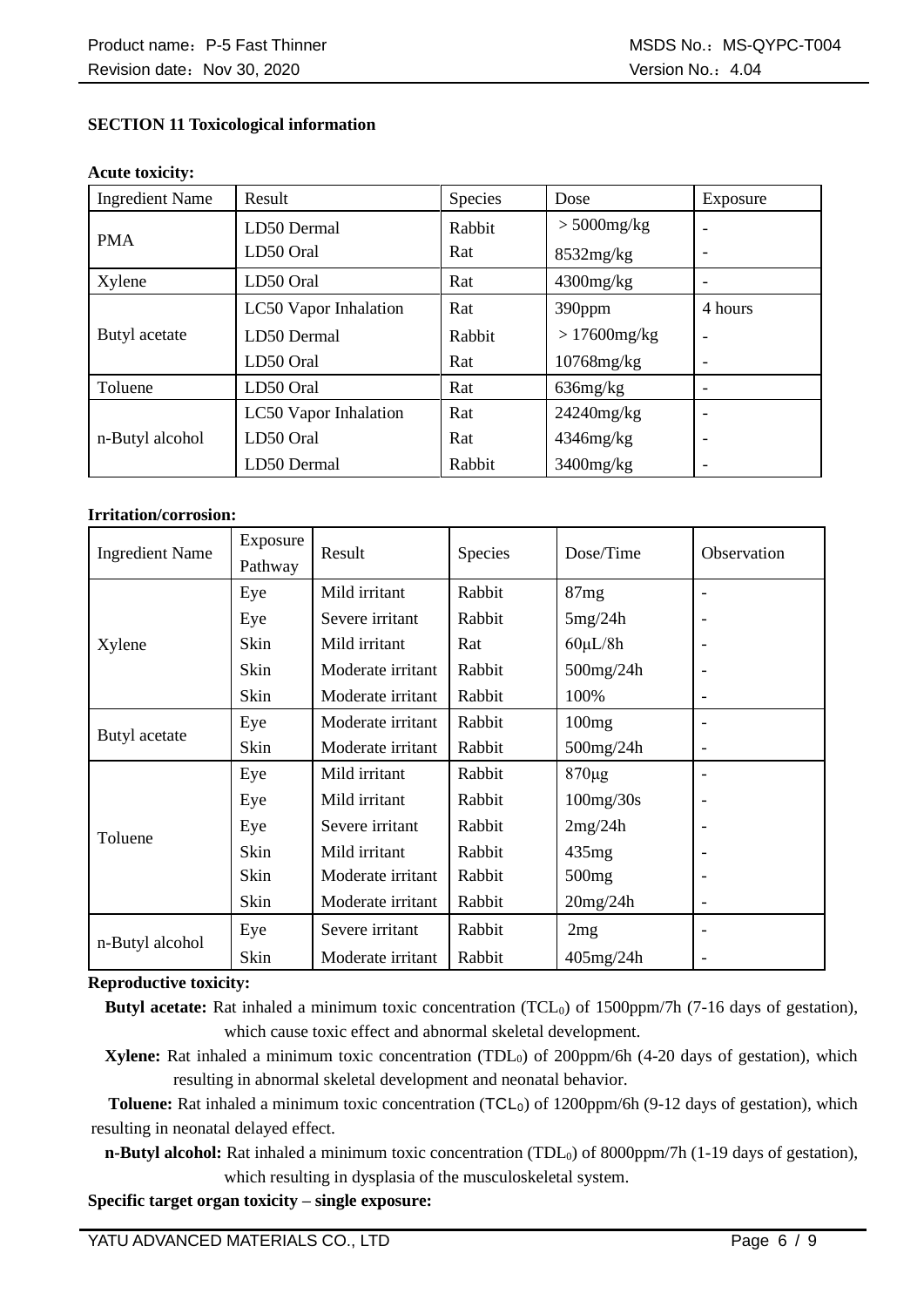**Butyl acetate:** It affects central nervous system and may cause drowsiness or dizziness.

**n-Butyl alcohol:** May cause respiratory irritation and may cause drowsiness or dizziness.

**Toluene:** It affects central nervous system and may cause drowsiness or dizziness.

### **Specific target organ toxicity – repeated exposure:**

**Toluene:** Affects the central nervous system, Long-term or repeated exposure may cause organ damage.

### **Aspiration hazards:**

May cause nasal and throat irritation. It may cause neurasthenia. The typical symptoms are headache, drowsiness, nausea, teetering, confusion of consciousness, and unconsciousness.

**Ingestion hazard:** It may cause gastrointestinal discomfort.

### **Contact hazards:**

It may cause eye irritation or burns, even skin irritation with repeated or long-term contact. Discomfort and dermatitis may occur as well.

### **SECTION 12 Ecological information**

**Ecological toxicity:**

| <b>Ingredient Name</b> | Result                           | Species                         | Exposure |
|------------------------|----------------------------------|---------------------------------|----------|
|                        | Acute LC50 8500µg/L seawater     | Crustacean-Palaemonetespugio    | 48hours  |
| Xylene                 | Acute LC50 13400μg/L freshwater  | Fish-Pimephalespromelas         | 96hours  |
|                        | Acute LC50 32000µg/L seawater    | Crustacean-Artemiasalina        | 48hours  |
| Butyl acetate          | Acute LC50 62000µg/L             | Fish-Daniorerio                 | 96hours  |
|                        | Acute EC50 433ppm seawater       | Algae – Skeletonemacostatum     | 96hours  |
|                        |                                  | Algae                           |          |
|                        | Acute EC50 12500μg/L freshwater  | -Pseudokirchneriellasubcapitata | 72hours  |
|                        |                                  | Crustacean-                     |          |
| Toluene                | Acute EC50 11600µg/L seawater    | Gammaruspseudolimnaeus          | 48hours  |
|                        | Acute EC50 6000µg/L freshwater   | Daphnia - Daphnia magna         | 48hours  |
|                        | Acute LC50 5500µg/L freshwater   | Fish-Oncorhynchuskisutch        | 96hours  |
|                        | Chronic NOEC 500000µg/L          | Algae                           | 96hours  |
|                        | freshwater                       | -Pseudokirchneriellasubcapitata |          |
|                        | Chronic NOEC 1000µg/L freshwater | Daphnia -Daphnia magna          | 21days   |
|                        | Acute EC50 1328mg/L              | Daphnia - Daphnia magna         | 48hours  |
| n-Butyl alcohol        | Acute LC50 1376mg/L freshwater   | Fish-Pimephalespromelas         | 96hours  |
|                        | Chronic NOEC 4100µg/L freshwater | Daphnia - Daphnia magna         | 21days   |

**Persistence and degradability:** Not available **Bio-accumulative potential:** Not available **Mobility in soil:** Not available

## **SECTION 13 Disposal considerations**

### **Chemical waste treatment methods:**

Recommend the treatment method of transferring waste into energy if possible. Incineration or landfill should only be considered when recycling is not feasible. Discharging the product into the sewage is prohibited.

### **Contaminated package treatment methods:**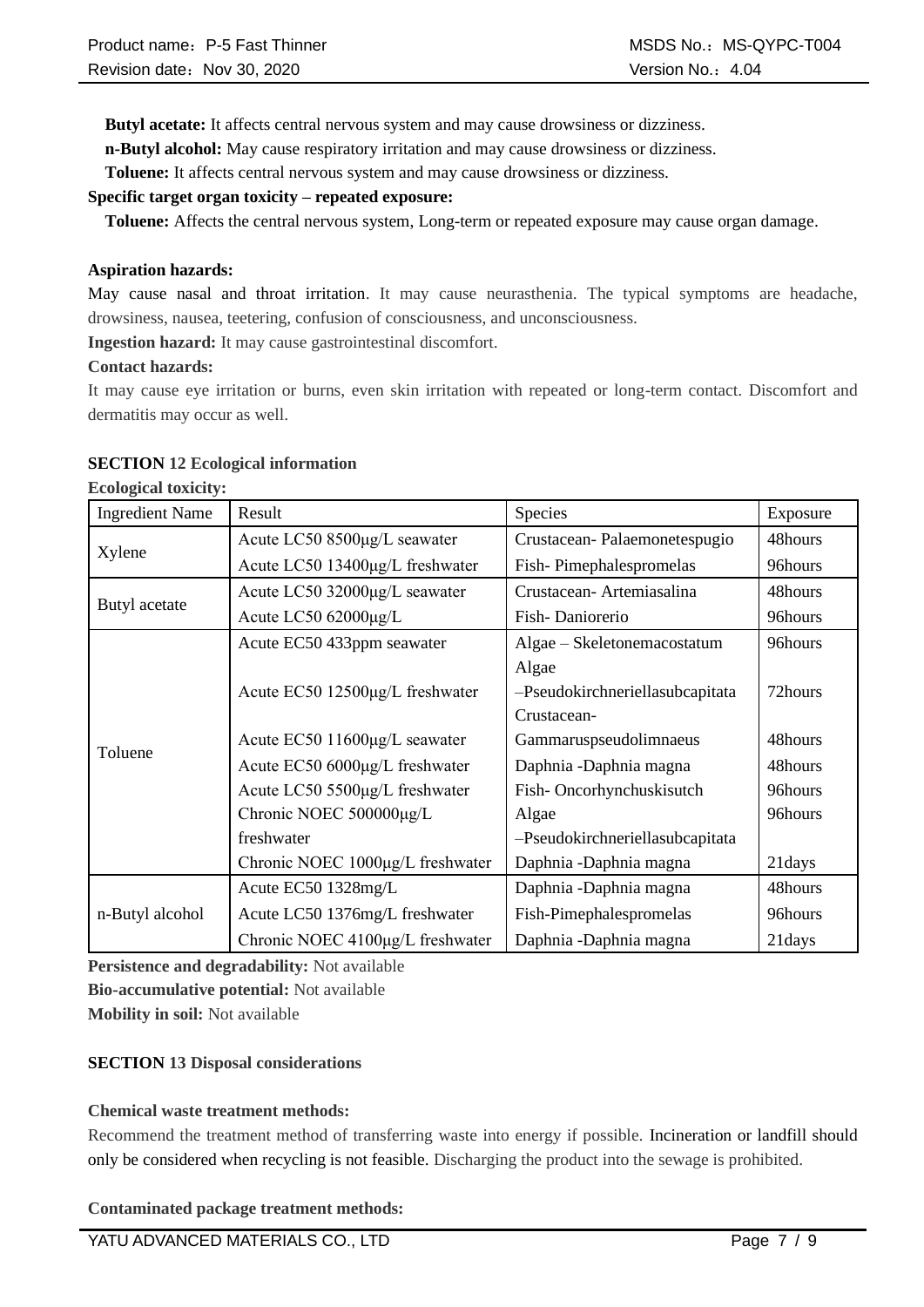Empty containers should be taken to an approved waste handling site for recycling or disposal. If not, disposal should be in accordance with applicable regional laws and regulations.

### **Notes for disposal:**

The applicable regional, national regulations should be read before disposal.

## **SECTION 14 Transport information**

**UN number:** UN 1263 **UN proper shipping name:** Paint, Paint Related Material **Transport hazard class (es):** 3 **Danger Pictograms:** 



**Packing group:** Ⅲ **Package label:** Flammable liquid **Marine pollutant substances:** Not applicable **International shipping regulations: United States Department of transportation:** 49CFR rating: 3 (flammable liquid and vapor). **Marine, IMDG rating:** 3 (flammable liquid and vapor). **Shipping, IATA rating:** 3 (flammable liquid and vapor).

### **Notes for transport:**

The transportation vehicles shall be equipped with corresponding firefighting equipment and emergency treatment devices.

All transporting trucks should have grounded devices.

It cannot be transported with oxidant and food chemicals.

Transportation should prevent insolation, rain, and high temperature. Morning and evening transport are recommended.

Stay away from fire, heat, high temperature zone when stopover.

The vehicle exhaust pipe must be equipped with a fire-retardant device and use only non-sparking machines and tools for loading and unloading.

Drivers should follow the driven routes. Do not stay in residential areas and densely populated areas. Do not use wooden, cement ships for bulk transportation because it will pollute the ocean if it leaks.

## **SECTION 15 Regulatory information**

## **Applicable laws and regulations:**

Safe Production Law of the People's Republic of China

Code of Occupational Disease Prevention of PRC

Environmental Protection Law of the People's Republic of China

Laws of the People's Republic of China on the Prevention and Control of Atmospheric Pollution

Marine Environment Protection Law of the People's Republic of China

Law of the People's Republic of China on the prevention and control of environmental pollution by solid wastes Fire Control Law of the People's Republic of China